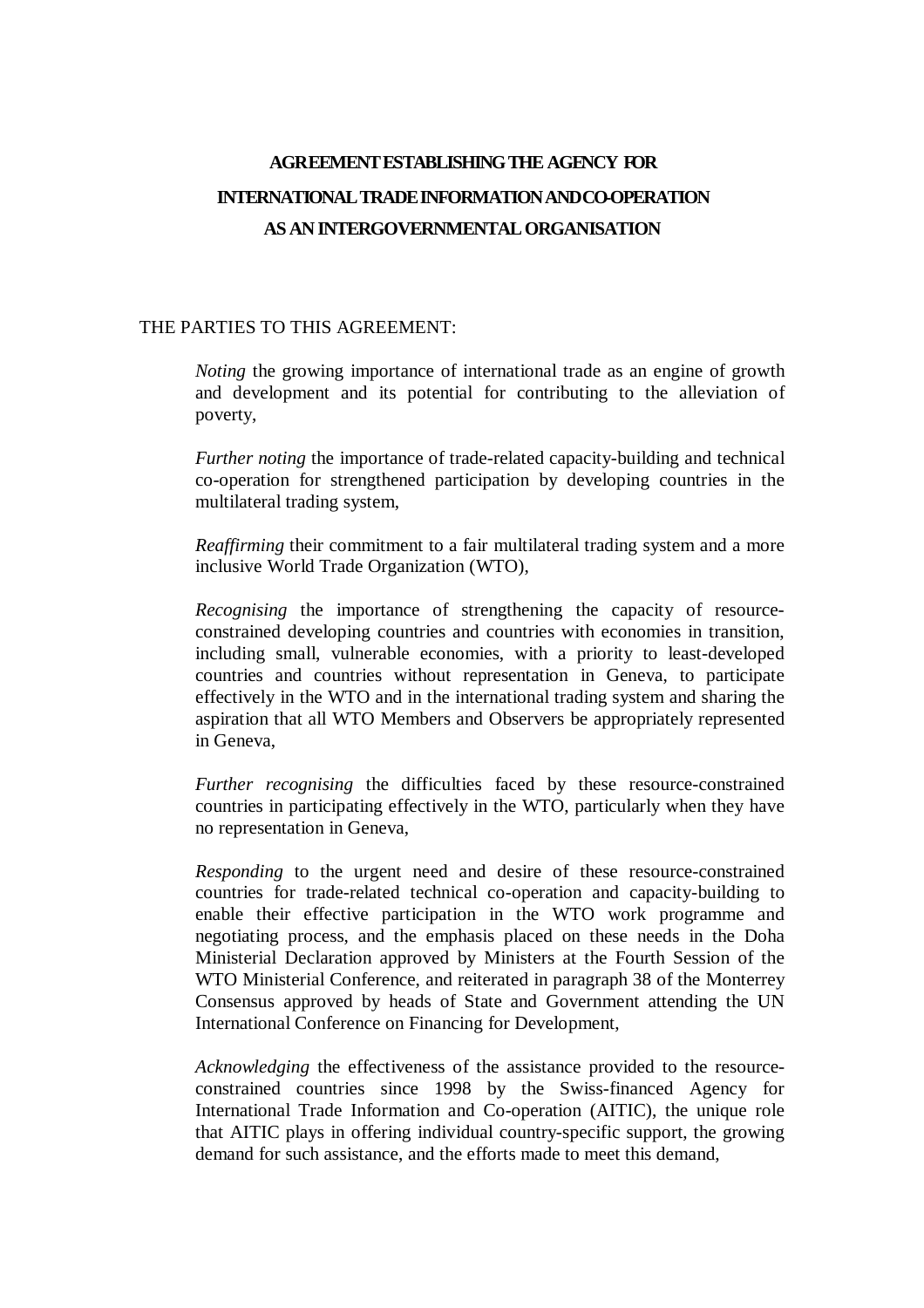*Desiring*, on a basis of partnership amongst resource-constrained and donor countries, to provide AITIC with a broader funding base, an inclusive governance structure and an appropriate legal basis,

HAVE AGREED AS FOLLOWS:

# **Article 1**

### *Establishment of AITIC*

The Agency for International Trade Information and Co-operation, (hereinafter referred to as "AITIC") is hereby established as an intergovernmental organisation.

### **Article 2**

### *Objectives of AITIC*

The objectives of AITIC are to assist resource-constrained developing countries and countries with economies in transition, including small, vulnerable economies, with a priority to least–developed countries and countries without permanent representation in Geneva, (hereinafter referred to as "Participating Members") to participate effectively in the World Trade Organization (WTO) and in the international trading system, by:

(a) assisting Participating Members to better understand trade policy issues and the multilateral trading system;

(b) assisting Participating Members, in pursuit of their trade policy objectives, in preparing for negotiations and other activities of the WTO; and

(c) disseminating information and analysis for Participating Members on WTO negotiations, multilateral trade policy activities and trade-related technical cooperation and capacity building, taking into account the provisions of Article 4.

# **Article 3**

#### *Functions*

1. The functions of AITIC shall be to:

(a) observe developments in the multilateral trading system and in negotiations and other work of the WTO, as a basis for providing information and advice thereon to Participating Members;

(b) collect, analyse and disseminate to Members, in English, French and Spanish, synthesised information regarding negotiations and other work of the WTO pertinent to the concerns of Participating Members;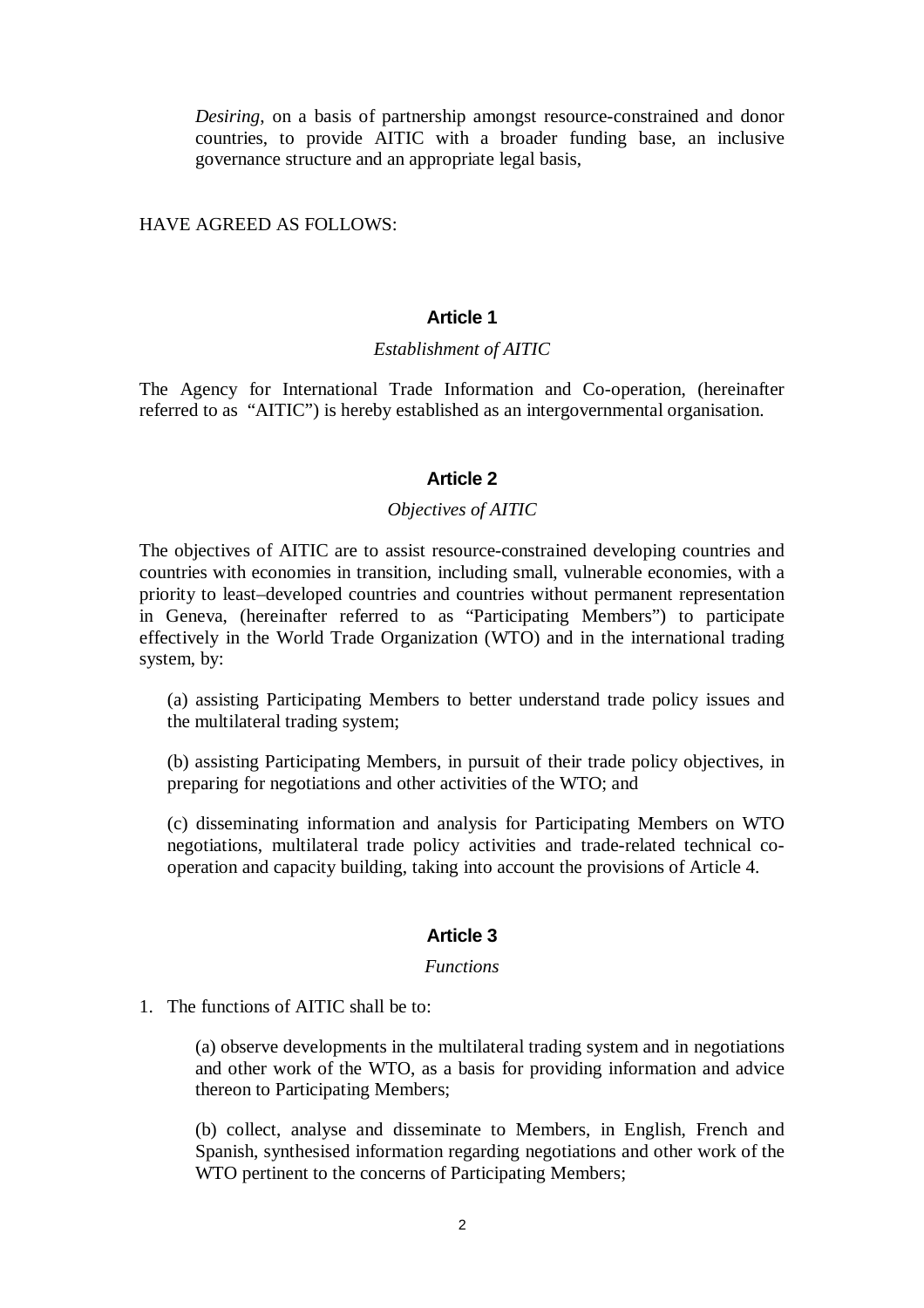(c) render country-specific and *ad hoc* assistance and advice, on demand, to individual Participating Members;

(d) provide services to meet the particular needs of Participating Members with no representation in Geneva;

(e) organise informal meetings, training sessions and workshops focused on enhancing negotiating capacities and skills, including with other agencies and regional organisations;

(f) perform other functions assigned to it by the Council of Representatives.

2. The services provided by AITIC to Participating Members shall also be available to non-Member resource-constrained developing countries and countries with economies in transition, including small, vulnerable economies, with a priority to least–developed countries and countries without permanent representation in Geneva, on terms and conditions to be determined by the Council of Representatives.

# **Article 4**

# *Relations with other Organisations*

1. AITIC shall make appropriate arrangements for effective co-operation with other intergovernmental organisations that have responsibilities related to those of AITIC, especially the World Trade Organization, the United Nations Conference on Trade and Development, the International Trade Centre and the Advisory Centre on WTO Law, with a view to furthering the objectives of this Agreement and to avoid duplication of efforts.

2. AITIC shall also make appropriate arrangements for consultation and cooperation with non-governmental organisations and academic institutions concerned with matters related to those of AITIC.

# **Article 5**

# *Membership*

1. AITIC shall have Participating and Sponsoring Members.

2. Membership of AITIC as a Participating Member shall be open to all resourceconstrained developing countries and countries with economies in transition, including small, vulnerable economies, least–developed countries and countries without permanent representation in Geneva.

3. Membership of AITIC as a Sponsoring Member shall be open to other countries and customs territories interested in promoting greater participation of Participating Members in the multilateral trading system through sponsoring trade co-operation and capacity building projects and contributing to AITIC's activities. The form of the contribution by Sponsoring Members is covered in Article 11.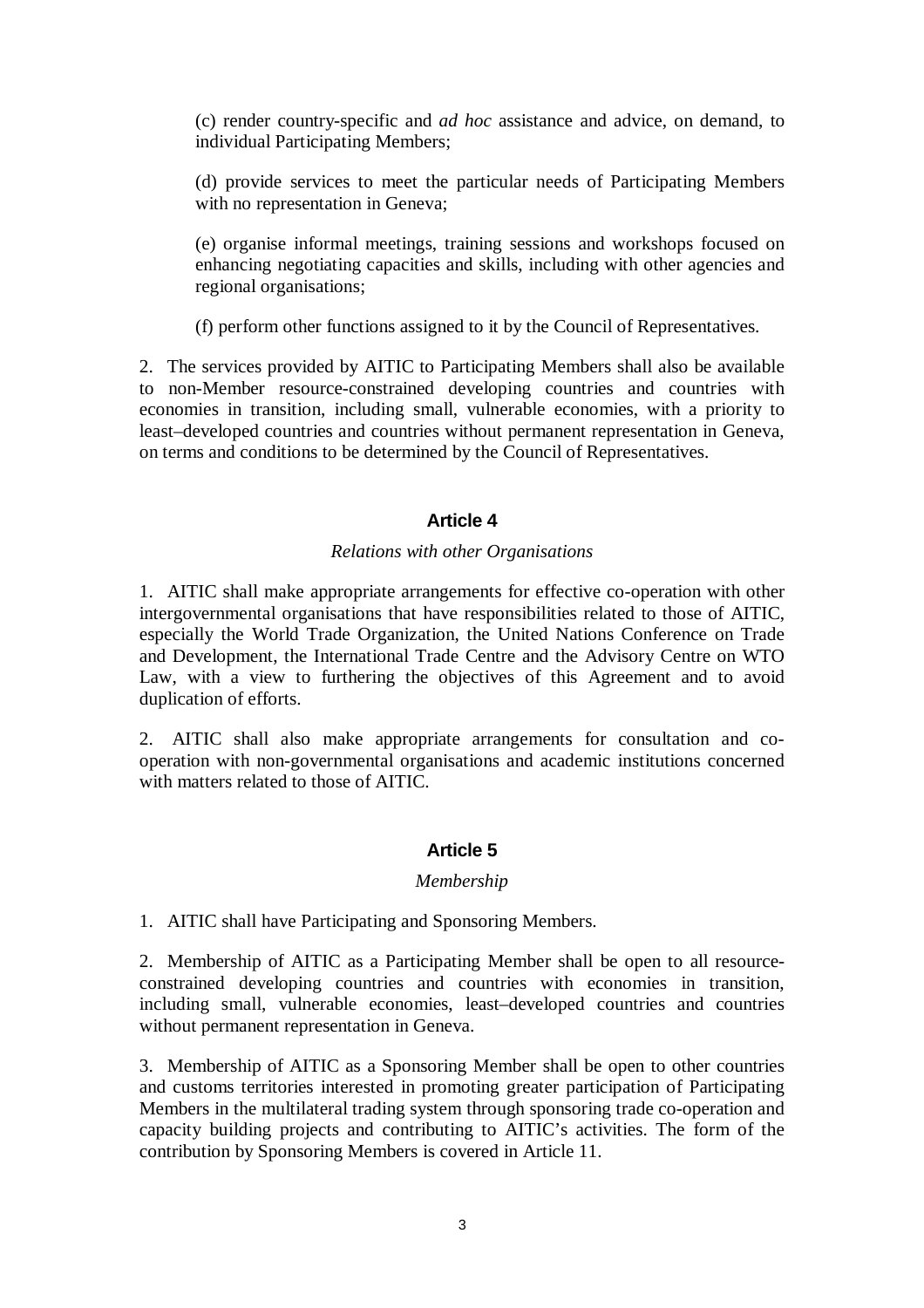## **Article 6**

## *Structure of AITIC*

AITIC shall function through a Council of Representatives, an Executive Board, and a Secretariat headed by an Executive Director.

### **Article 7**

#### *Council of Representatives*

1. The Council of Representatives, hereinafter called the Council, shall consist of the representatives of the Sponsoring Members and Participating Members. The Council shall elect its Chairman and other officers. The Council shall meet as appropriate, at least once every year, to:

(a) evaluate the performance of AITIC on a regular basis and, as appropriate, provide guidance for its future work, in the light of a report by the Executive Director;

- (b) elect the Executive Board;
- (c) adopt regulations;
- (d) adopt the annual budget;
- (e) adopt decisions regarding replenishment of AITIC's financial resources;
- (f) approve the annual work programme;
- (g) approve the Annual Report on AITIC's activities;
- (h) appoint an external auditor;

(i) perform any other function assigned to it under other provisions of this Agreement and relevant to furthering the objectives of AITIC.

2. The Council shall adopt its rules of procedure.

## **Article 8**

#### *Executive Board*

1. The Executive Board, hereinafter called the Board, reports to the Council. It shall consist of three representatives from the Sponsoring Members and three representatives from the Participating Members and, *ex officio,* the Executive Director. The persons serving on the Board shall serve in their personal capacity and shall be proposed on the basis of their professional qualifications in the field of WTO or international trade relations and development matters.

2. The Board shall meet as often as necessary, at least once a year, to: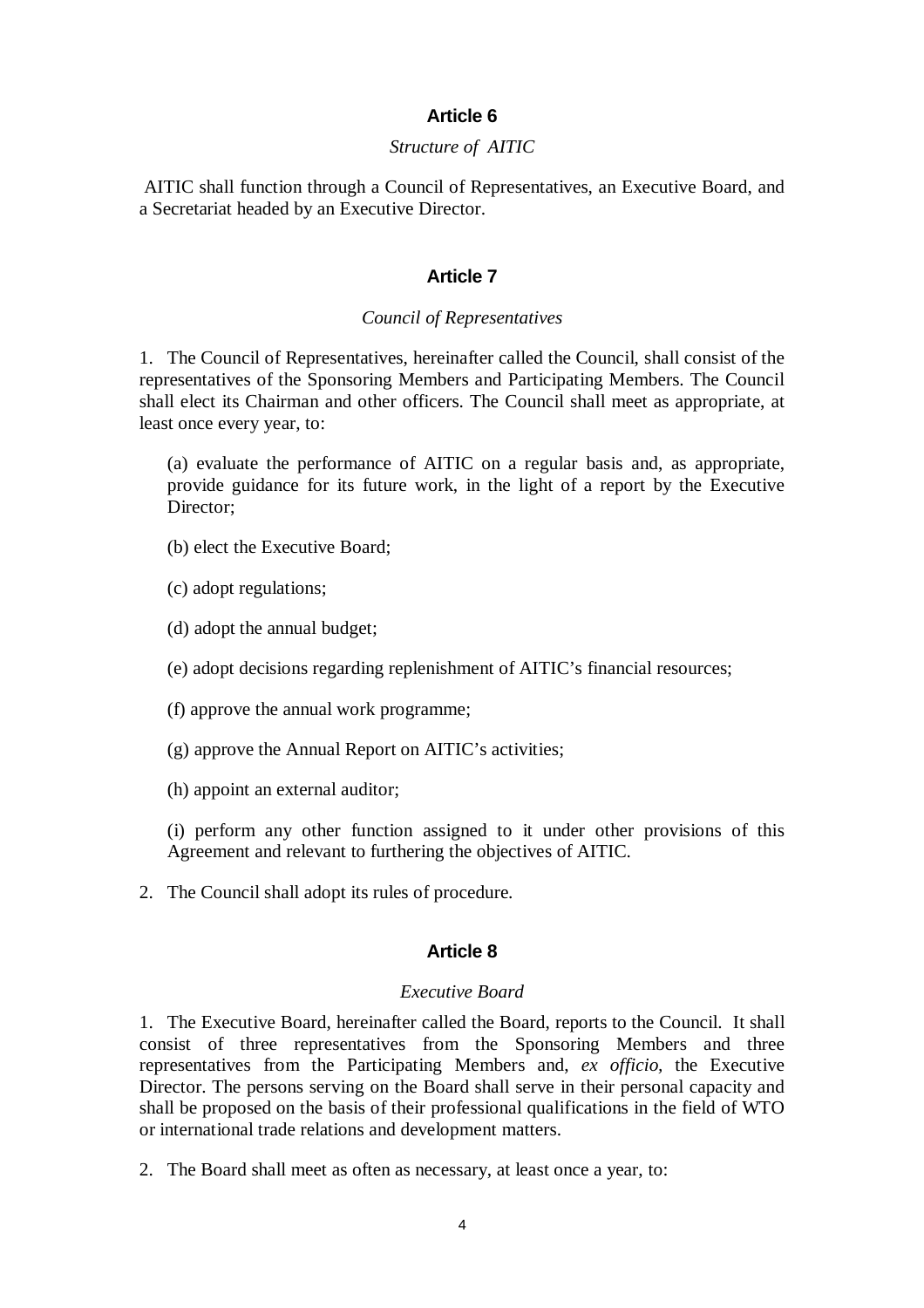(a) take the decisions necessary to ensure the efficient and effective operation of AITIC in accordance with this Agreement;

(b) review the financial situation of AITIC regularly;

(c) prepare the regular annual budget and the annual work programme of AITIC for consideration by the Council;

(d) make proposals to the Council regarding replenishment of AITIC's resources, in accordance with the provisions of Article 11;

(e) approve the substantive and financial components of special projects, i.e., projects financed from extra-budgetary sources;

(f) oversee the preparation of the Annual Report on AITIC's activities;

(g) appoint the Executive Director in consultation with the Members;

(h) propose for consideration by the Council regulations on:

(i) the procedures of the Board;

(ii) the duties and conditions of service of the Executive Director, the staff of AITIC and consultants contracted by AITIC;

(iii) financial regulations and procedures.

### **Article 9**

#### *Executive Director and Secretariat*

The Executive Director shall:

(a) manage AITIC's day-to-day operations;

(b) recruit, direct, and terminate the employment of the staff of the AITIC Secretariat in accordance with the staff regulations adopted by the Council;

(c) contract and supervise consultants;

(d) submit proposals for the annual work programme, budget and report of AITIC for consideration by the Board and approval by the Council;

(e) assist the Board and the Council in the exercise of their responsibilities;

(f) submit to the Board and the Council an independently audited statement of receipts and expenditures related to the budget during the preceding fiscal period;

(g) represent AITIC externally.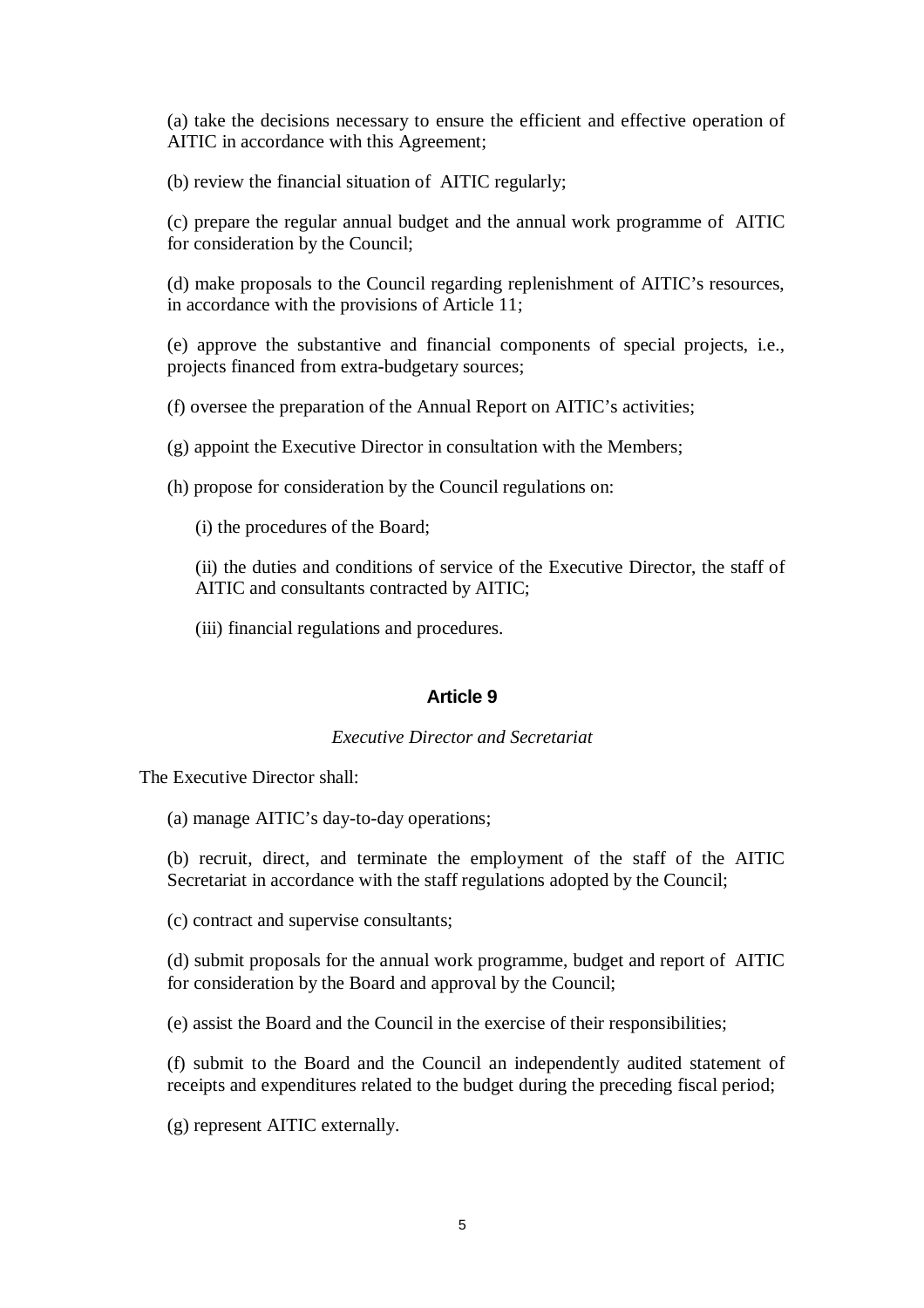# **Article 10**

# *Decision-Making*

1. The Council shall take its decisions by consensus. A proposal considered for adoption at a meeting of the Council shall be deemed to have been adopted by consensus if no formal objections are raised against it during the meeting by any Member of AITIC. This provision shall apply mutatis mutandis also to decisions by the Board.

2. If the Chairperson of the Council determines that a decision cannot be arrived at by consensus he/she may decide to submit the matter to a vote by the Council. In such a case, the Council shall, with the exception noted in paragraph 3, take its decision by a majority of two-thirds of the Members present and voting. Each Member shall have one vote. A simple majority of the Members of AITIC shall constitute the quorum for any meeting of the Council during which a matter is submitted to a vote.

3. In the case of decisions on amendments of the present Agreement, including amendments to the schedule of contributions, the procedures set out in paragraphs 1 and 2 respectively of Article 15 of this Agreement shall apply.

# **Article 11**

# *Financial Structure of AITIC*

1. The regular annual budget of AITIC shall be funded by contributions from the Sponsoring Members and by voluntary contributions. The minimum contribution of Sponsoring Members acceding under the terms of Article 16 shall be Swiss Francs 2,000,000. The schedule of contributions pledged by each Sponsoring Member for its initially agreed contribution period following the establishment of AITIC is set out in Annex I to this Agreement.

2. The Council shall, during the fourth year following the establishment of AITIC, and at intervals of five years thereafter, review AITIC's financial needs for the next five-year period taking into account Article 15 paragraph 4, and fix the schedules of contributions to be made by Sponsoring Members accordingly.

3. Special projects, which shall fall within the scope of AITIC's mandate as defined in Articles 2 and 3 of this Agreement, shall be funded by voluntary contributions.

4. AITIC will encourage voluntary contributions in cash or in kind from Sponsoring and Participating Members and from other governments, as well as from intergovernmental agencies or private sponsors, in accordance with the provisions to be developed in the financial regulations.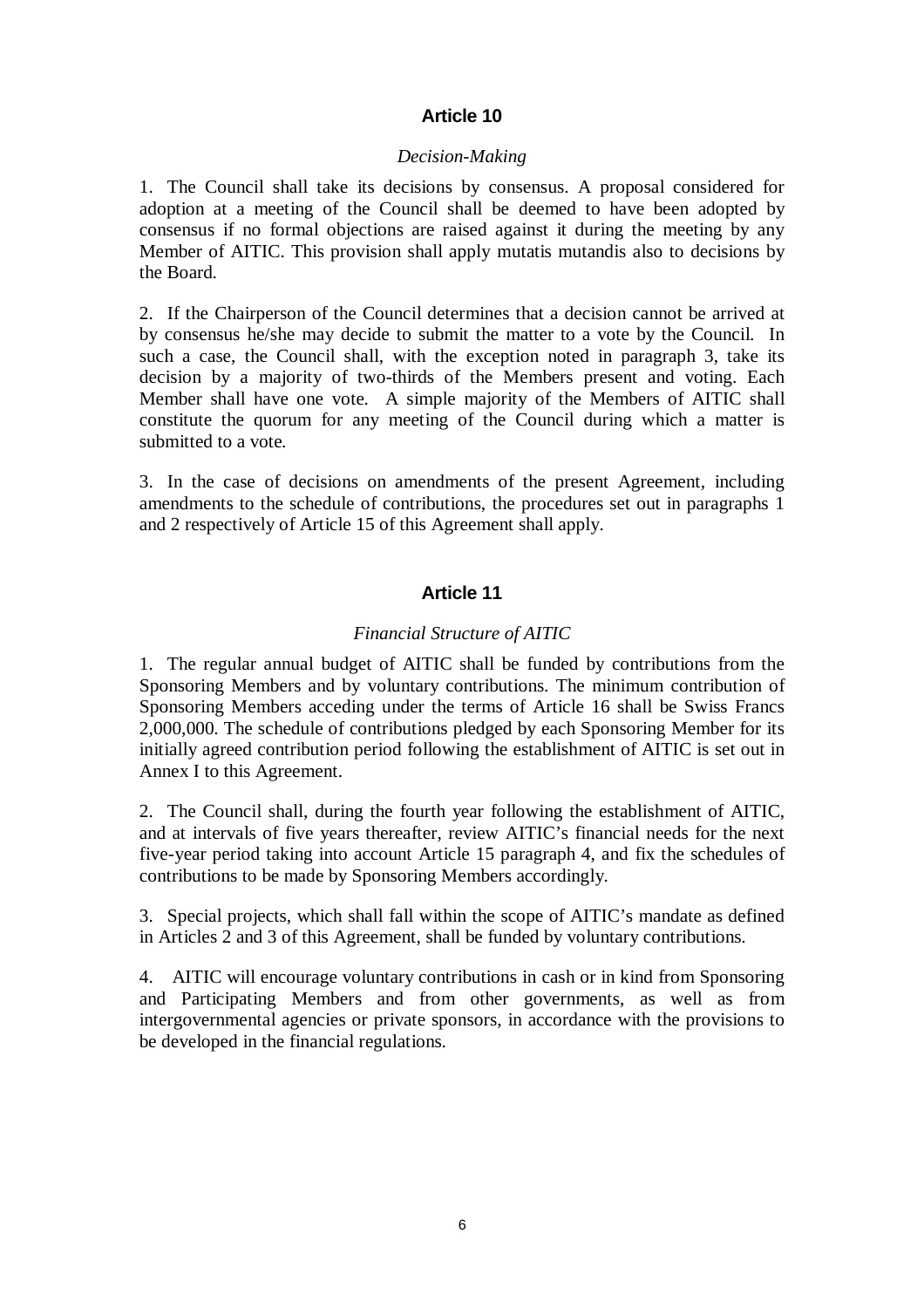# **Article 12**

#### *Rights and Obligations of Members*

1. Each Participating Member is entitled to the services of AITIC in accordance with the provisions of this Agreement and with the regulations that the Council may adopt.

2. Each Sponsoring Member shall promptly pay its agreed contributions in accordance with the schedule of contributions set out in Annex I. Each Sponsoring Member's initial contribution, equivalent to at least the amount of its agreed contributions due *pro rata* for a period of twelve months, shall be paid not later than the  $90<sup>th</sup>$  day following the date on which it is bound by the Agreement. Each Sponsoring Member that accedes to this Agreement under Article 17 shall make initial contributions in accordance with the provisions of its instrument of accession. Participating Members may consider making a contribution on a voluntary basis.

3. Nothing in this Agreement shall be construed to imply any financial liability for any Member beyond the liabilities arising from paragraphs 1 and 2 of this Article.

# **Article 13**

# *Legal Status of AITIC*

1. AITIC shall have legal personality. It shall have in particular the capacity to contract, to acquire and dispose of immovable and movable property and to institute legal proceedings.

2. AITIC shall be located in Geneva, Switzerland.

3. AITIC shall conclude a Headquarters Agreement with the Swiss Confederation on the status, privileges and immunities of the AITIC. AITIC, its Executive Director, and its staff shall enjoy, in Switzerland, privileges and immunities usually granted to international organisations.

# **Article 14**

#### *Working Languages*

The working languages of AITIC shall be English, French and Spanish.

### **Article 15**

#### *Amendment, Withdrawal and Termination*

1. A proposal to amend a provision of this Agreement may be made either by a Member or by the Board. Such a proposal shall be submitted to the Council and shall be promptly notified to all Members. The Council may decide to submit the proposal to Members for acceptance. The amendment shall take effect on the  $30<sup>th</sup>$  day following the date on which the Depositary has received the instruments of acceptance of all Members.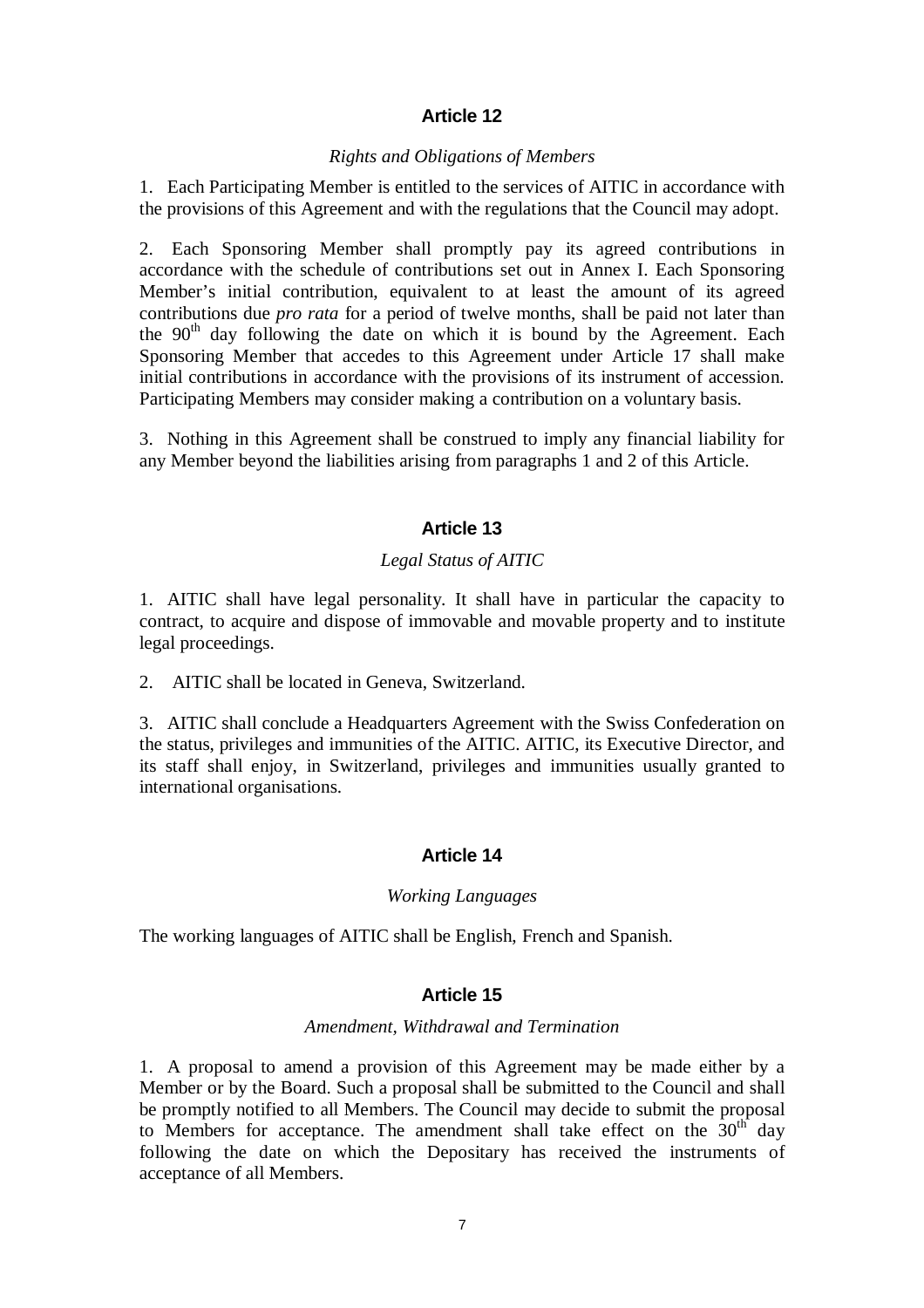2. If the financial situation of AITIC so requires, a proposal to amend the schedule of contributions may be submitted to the Council either by a Member or by the Board. The amendment shall take effect on the 30th day following the date on which the Council adopted it by consensus decision.

3. Any Member may at any time withdraw from this Agreement by giving written notice to the Depositary. The Depositary shall inform the Executive Director of AITIC and the Members of AITIC of such a notice. The withdrawal shall become effective on the 30<sup>th</sup> day following the date on which the notice has been received by the Depositary. The obligation of a Sponsoring Member to make its agreed contributions for the current five-year period shall not be affected by the withdrawal of that Member from this Agreement.

4. The Council shall in the context of the review of the financial needs mentioned in Article 11, paragraph 2 also assess, in the light of progress in achieving the objectives of the Agreement set out in Article 2, whether the services of AITIC continue to be needed. The Council may subsequently decide to terminate the Agreement. Upon the termination, AITIC's assets shall be distributed among the present and former Sponsoring Members in proportion to the total of each Member's contribution to the budget of AITIC.

# **Article 16**

### *Consent to be Bound and Entry into Force*

1. This Agreement shall be open for signature from 9 December 2002 to 31 December 2003 by any Member of the WTO and any State or separate customs territory in process of acceding to the WTO, who may express consent to be bound by:

- (a) signature; or
- (b) signature subject to ratification, acceptance or approval

Instruments of ratification, acceptance or approval shall be deposited with the Depositary no later than 31 December 2005.

2. This Agreement shall enter into force on the  $30<sup>th</sup>$  day following the date on which both of the following conditions are met:

(a) Three Participating Members and three Sponsoring Members have expressed consent to be bound by signature or have deposited instruments of ratification, acceptance or approval;

(b) The total of the contributions to AITIC's regular budget that the States or customs territories which have expressed their consent to be bound by this Agreement are obliged to make in accordance with paragraph 1 of Article 11 of this Agreement and Annex I to this Agreement exceeds twice the amount of the budget for the initial year following the establishment of AITIC.

3. For each signatory of this Agreement that deposits its instrument of ratification, acceptance or approval after the date on which the Agreement entered into force in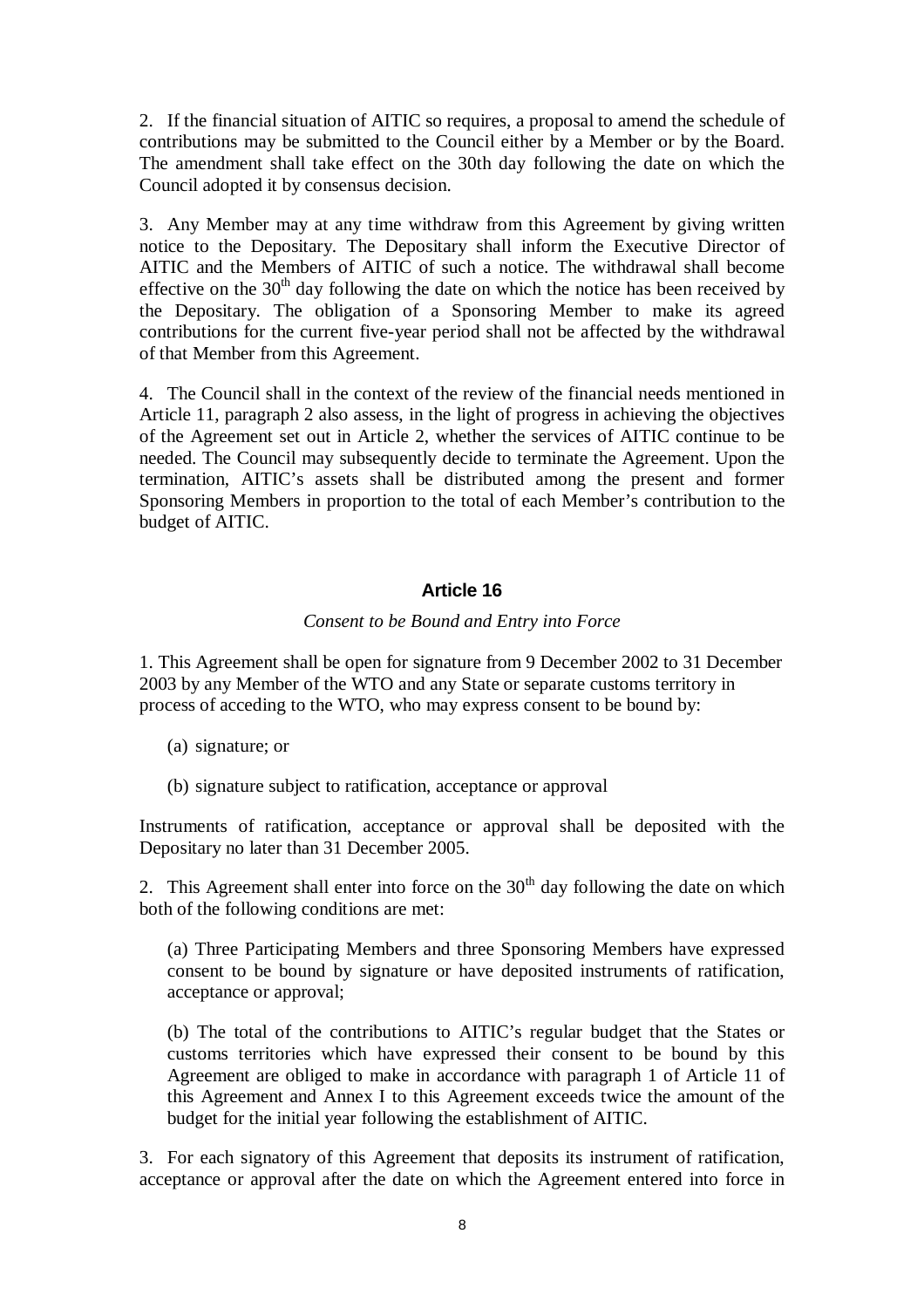accordance with paragraph 2 of this Article and before the date stipulated in paragraph 1 of this Article, the Agreement shall enter into force on the  $30<sup>th</sup>$  day following the date on which the instrument of ratification, acceptance or approval has been deposited.

4. The dates set out in paragraph 1 may be extended by consensus decision of the Council.

# **Article 17**

### *Accession*

1. After its entry into force, this Agreement shall be open for accession by Members of the WTO and any States or separate customs territories in the process of acceding to the WTO which did not sign this Agreement during the period set out in paragraph 1 of Article 16, or which did not deposit their instruments of ratification, acceptance or approval before the date set out in paragraph 1 of Article 16.

2. Any other State or separate customs territory may accede to this Agreement on terms and conditions agreed between it and AITIC.

3. Instruments of accession shall be deposited with the Depositary. Accession shall take effect on the  $30<sup>th</sup>$  day following the date on which the instrument of accession was deposited.

# **Article 18**

#### *Reservations*

No reservations may be made in respect of any provision of this Agreement.

# **Article 19**

# *Annexes*

Annex I to this Agreement constitutes an integral part of this Agreement.

# *Article 20*

# *Depositary and Registration*

1. The Government of Switzerland shall be the Depositary of this Agreement.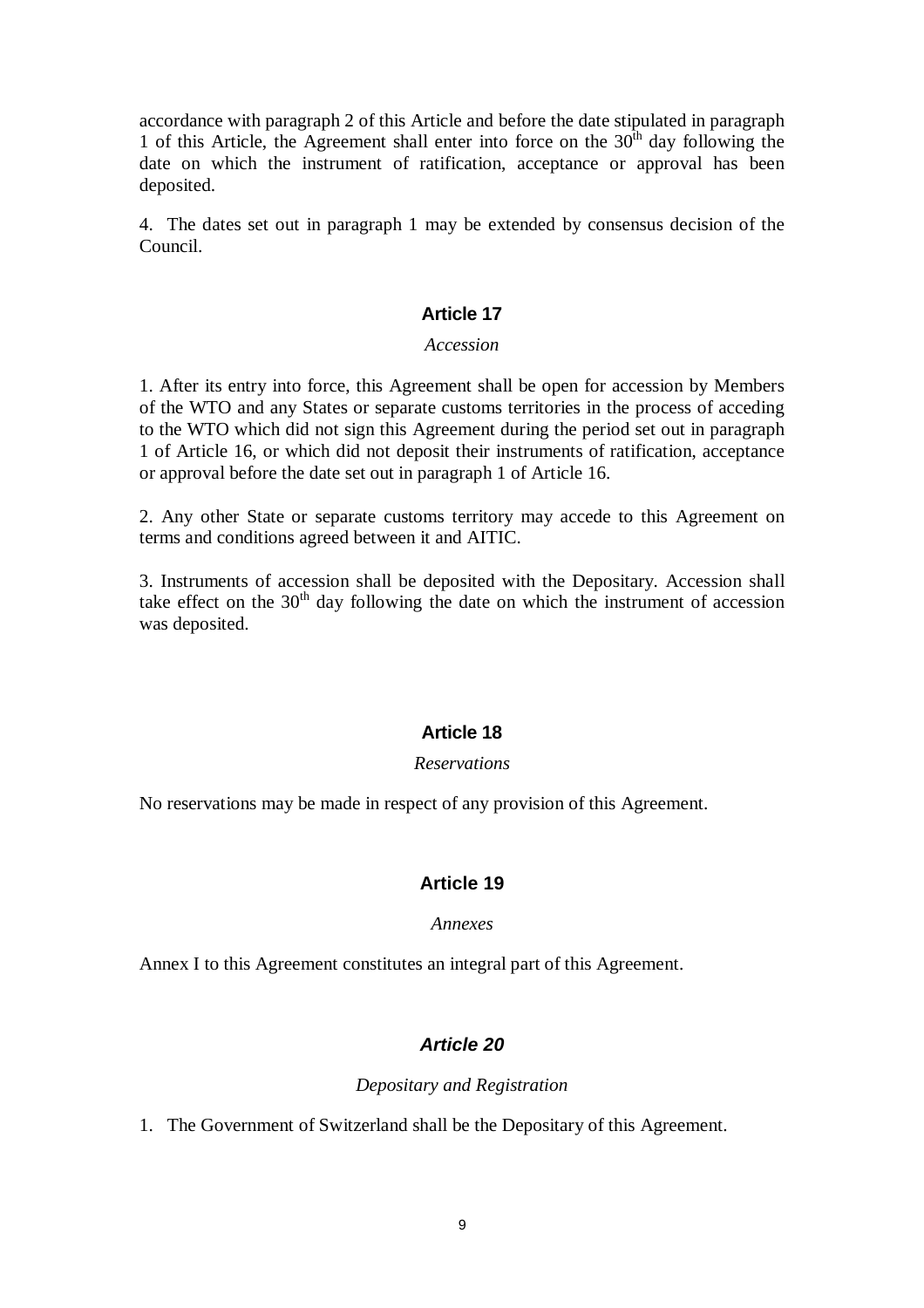2. This Agreement shall be registered in accordance with the provisions of Article 102 of the Charter of the United Nations.

DONE at Geneva, this 9th day of December two thousand and two, in a single copy, in the English, French and Spanish languages, each text being equally authentic.